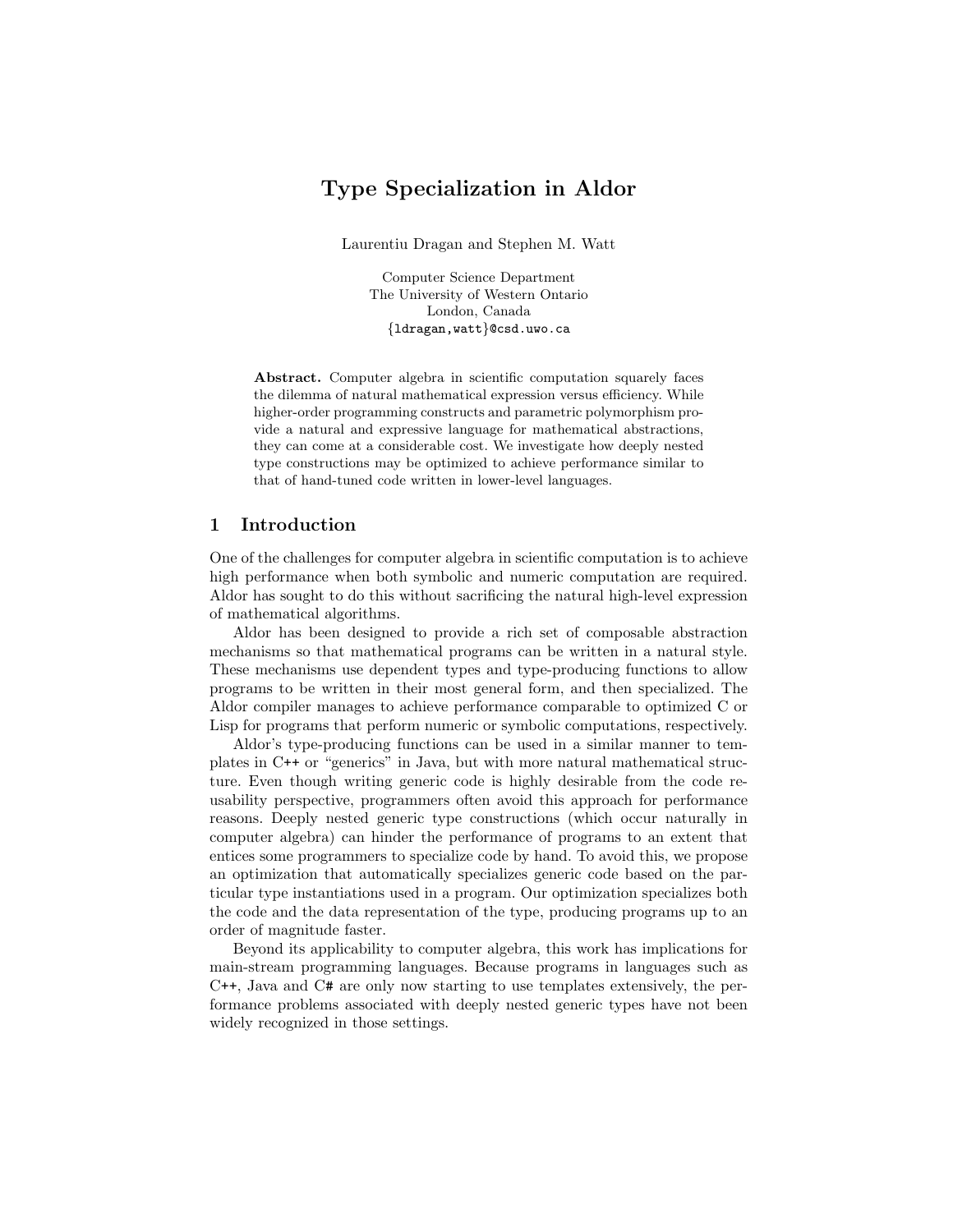The contributions of this paper are:

- a compiler optimization that specializes dynamic domain constructors when instantiations are known at compile time,
- an extension to the type specialization optimization that specializes also the data representation of the specialized type, and
- some numerical indication of the improvements that can be expected by an automatic process, and some results for a hand-crafted example.

The remainder of this paper is organized as follows: Section 2 gives a brief introduction to parametric polymorphism implementations and introduces the Aldor programming language and its compiler. Section 3 presents the problem presented by deeply nested type constructions. Section 4 describes the method of code specialization. Section 5 presents the approach used for data specialization. Section 6 presents some performance results and Section 7 concludes the paper.

## 2 Background

Approaches to parametric polymorphism: There are currently two approaches to implement parametric polymorphism, the homogeneous and heterogeneous approaches.

The heterogeneous approach constructs a special class for each different use of the type parameters. For example, with vector from the C++ standard template library, one can construct vector int> or vector <loss long>. This generates two distinct classes that we may think of as: vector\_int and vector\_long. This is done by duplicating the code of the vector generic class and producing specialized forms. This is an effective approach from the time efficiency point of view. Two drawbacks of this method are the size of the code and that all parameters must be known statically. Another drawback is that constructors may not themselves be passed as run-time parameters.

The homogeneous approach uses the same generic class for every instance of the type parameters. This method is used in Java by erasing the type information, using the Object class in place of the specialized form, and by type casting whenever necessary. This method introduces little run-time overhead, but misses out on the optimizations possible in special cases. More importantly, the code size is not increased at all. For example, Java's Vector<Integer> is transformed to Vector containing Object class objects, and the compiler ensures that Integer objects are used as elements of the vector.

The Aldor Programming Language: Aldor was originally designed as an extension programming language for Axiom computer algebra system. It can be used more generally, but its affinity for computer algebra can be seen in its extensive algebra related libraries. One of the strengths of Aldor is that functions and types are first-class values. This way, functions and types can be computed and manipulated just as any other values. The type system in Aldor is organized on two levels, "domains" and "categories". Domains provide datatypes, and categories provide a sub-type lattice on the domains. More details about the Aldor programming language can be found elsewhere [1–3].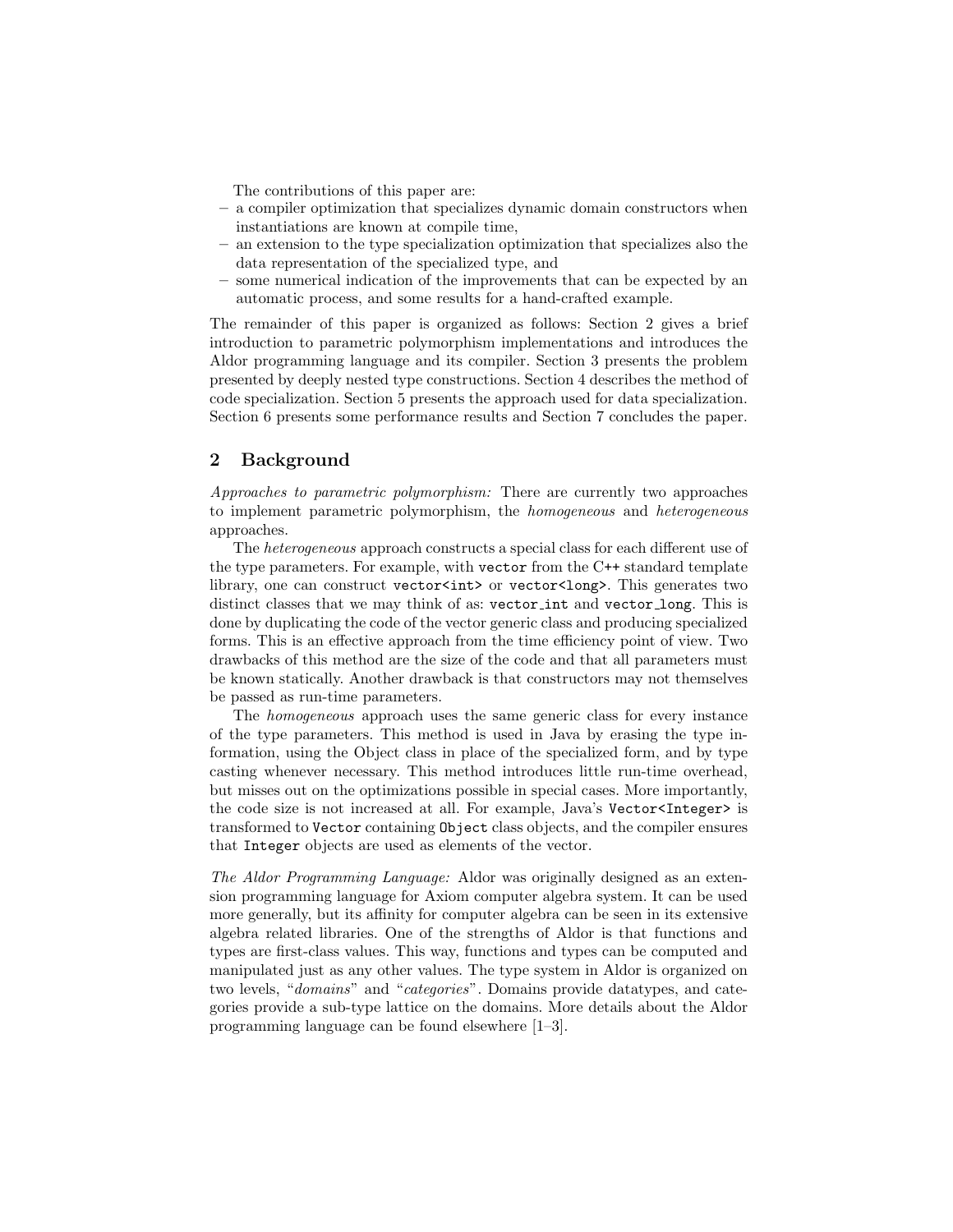The Aldor Compiler: One of the main design goals of the Aldor programming language was to allow efficient implementation of symbolic and numeric mathematical programs. Aldor's compiler therefore implements many optimizations, including procedure inlining, data-structure elimination and control flow optimization. The Aldor compiler uses a platform-independent intermediate code, foam (First Order Abstract Machine), with efficient C and Lisp mappings.

After syntactic and semantic analysis, the compiler performs straightforward foam code generation, followed by a series of aggressive foam-to-foam optimizations, producing code that is close in performance to optimized C code.

## 3 Deeply Nested Type Constructions

We now turn our attention to the main problem, that of deeply nested type constructions. We define the depth of a type construction expression to be the number of generic constructors along the longest path from the root of the expression tree to any leaf. An example of a nested type construction is given by the following expression:

### Set (Matrix (Poly (Complex (Fraction(Integer)))))

This expression forms the type of sets whose elements are matrices, the elements of which are polynomials with complex rational coefficients. This is a fully explicit nested type expression. Even though Set, Matrix, Poly, Complex and Fraction are parametric types, the resulting type is no longer parametric. This kind of fully explicit construction is not very common in Aldor algebra code. It is more usual to see constructions with a few levels, given explicitly, applied to a type parameter, and for this type parameter to be given a value at run time that is a construction of a few levels on another parameter, etc. The result is a deeply nested tower of constructions, built a few layers at a time. Similarly, with the expansion of macros and typedefs in C++, deeply nested type constructions frequently arise.

Continuing with our example above, let us imagine that one would call an operation from the Set domain to multiply each element by a constant. The set elements are matrices, which requires calling a function (to multiply a matrix by a constant) from the Matrix domain. Each element from the matrix is a polynomial which requires invoking the constant multiplication operation from the Poly domain, and so on. This operation requires many call frame activations and de-activations. This introduces an overhead that can be avoided by specializing the domain. After specializing the operations of the domain, it is usually possible to optimize the resulting operation further, starting with procedure inlining.

It is often the case that the leaves of type expressions are given by parameters, for example as with the parameter R in

```
MyConstruction (R: IntegralDomain): Algebra(R) == {s: Set (Matrix (Poly (Complex (Fraction(R))))) := ...
}
```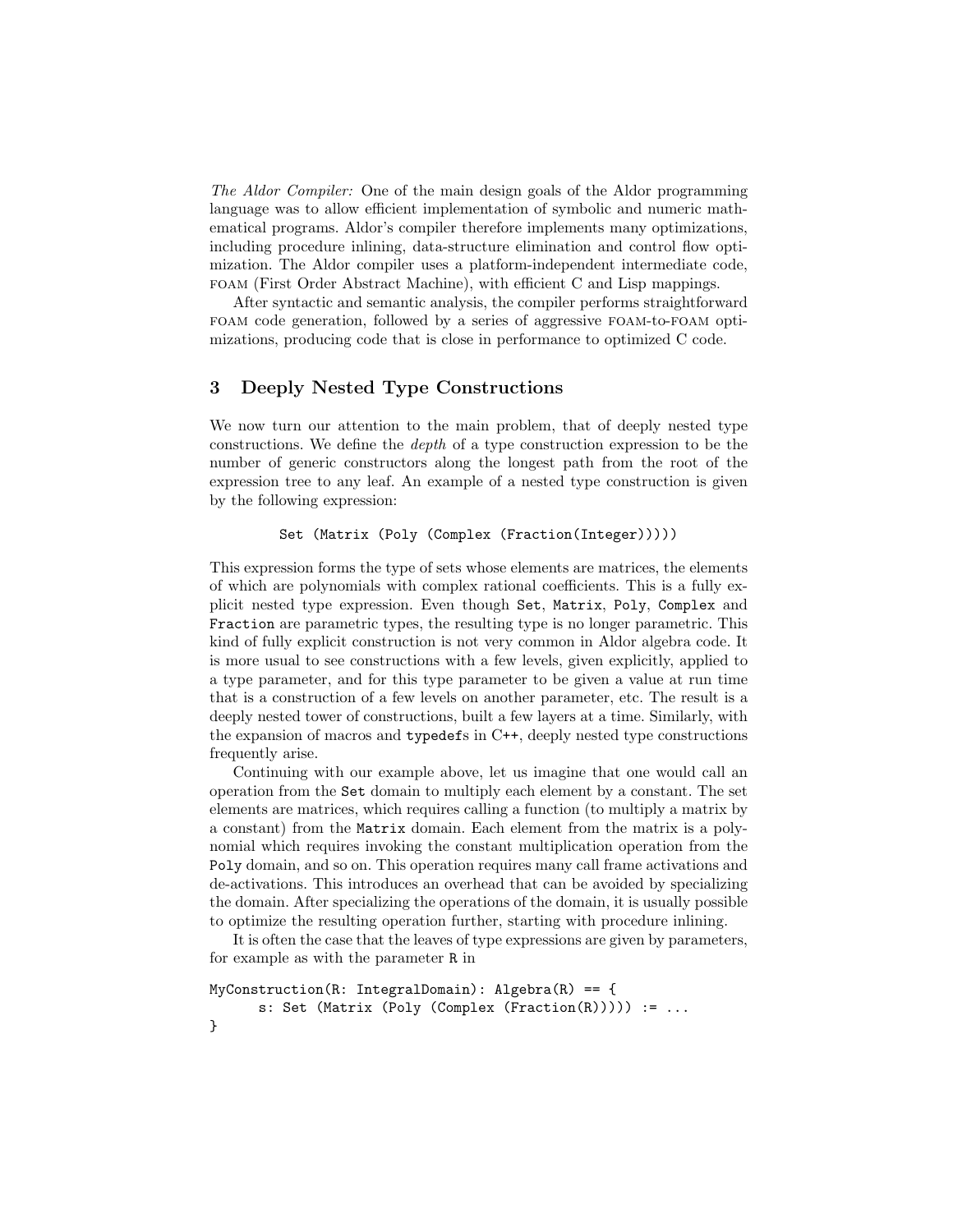This leads us to consider the idea of constructing a specialized domain constructor:

$$
\mathtt{Set}~\circ~\mathtt{Matrix}~\circ~\mathtt{Poly}~\circ~\mathtt{Complex}~\circ~\mathtt{Fraction}
$$

The functions from this domain constructor could be specialized using functions from the intermediate domain constructors, even if R is not known.

In Aldor, type constructors may themselves be dynamically bound so it is possible that we may not know one of the constructors in a deeply nested expression at compile-time. For example, we may have constructors such as:

```
Set \circ Matrix \circ Poly \circ Complex \circ X
X \circ Matrix \circ Poly \circ Complex \circ Fraction
Set \circ Matrix \circ X \circ Complex \circ Fraction
```
where  $X$  is an domain constructor unknown at compile-time. These cases must also be handled. For example, in the last line above, this means handling the specialized constructors  $F =$  Set  $\circ$ Matrix and  $G =$  Complex  $\circ$  Fraction to build  $F \circ X \circ G$  at run-time.

## 4 Code Specialization

As mentioned previously, generic functions and type-constructing functions ("functors") in Aldor are implemented using the homogeneous approach. While this is very flexible, performance can suffer. The goal of present work was to use a mixture of homogeneous and heterogeneous implementations for deeply nested type expressions to improve efficiency. What makes this different from the analogous question in other programming languages is that in Aldor types are constructed dynamically and, as seen above, both the leaf types and the constructors themselves may be parameters unknown at compile time.

Some authors, e.g. [4], view partial evaluation as program specialization. Partial evaluators typically specialize whole programs rather than individual functions. For example, a partial evaluator may take program P and some of the inputs of that program, and produce a residual program R, that takes only the rest of the inputs of P and produces the same result as P, only faster. We take a similar approach for type specialization. We take a foam program in the representation used by the Aldor compiler and we specialize it according to some type instantiations.

In our case, we use a partial evaluator that not only specializes the domain constructor, but also specializes all the exports of that domain, effectively specializing the code of the type constructed by the functor. This creates operations of that specialized domain as monolithic operations that are more efficient. The overhead of the domain creation is more significant, but it does not happen very frequently. The main part of the speedup does not come from eliminating domain creation overhead. Rather it comes from from the optimization of the specialized functions.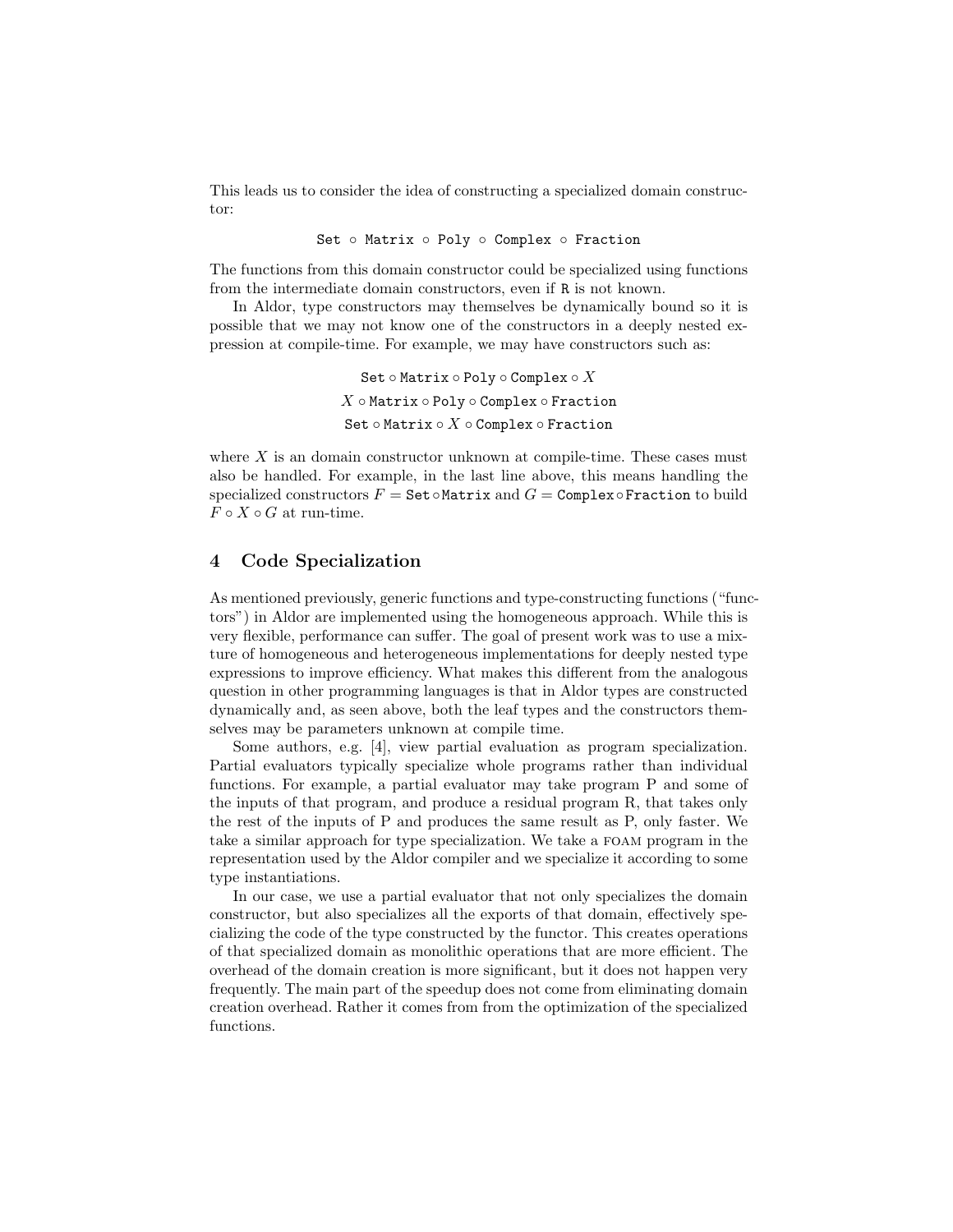#### Domain Specialization

- 1. Initialize the data structures.
- 2. Identify the domain declarations.
- 3. For each program,
	- (a) If there is a domain constructor, generate a new specialized domain based on the domain constructor.
	- (b) Replace the call to the generic domain constructor to a call to the specialized one.
	- (c) In the specialized domain try to find the imports from other domains, and if found, modify the foam representation to help Aldor in-liner identify the called function.
- 4. Construct the foam code back from the data structures used by the tower optimizer.
	- Fig. 1. Algorithm to specialize domain code by FOAM-to-FOAM transformation.

Our method tries to create specialized forms of the functions of instantiated domains. These are then used to construct the specialized run-time domains. The specialized functions should in-line code from domains that are type parameters. This way the resulting domains will have functions that do not require expensive function dispatch when executing the code from an instance domain.

Aldor domains are run-time entities, and are therefore not always completely defined at compile-time. In such cases, a full optimization is not possible. However, even in these cases parts of the type can be defined statically as in the examples given in Section 3. In these cases, a partial specialization is still possible. The algorithm used to transform the foam code is presented in Figure 1.

The foam code corresponding to Aldor source comprises two parts: the declaration of the data and the programs that manipulate that data. The optimization performs a single scan of all the programs found in foam and looks for functors. For each functor found, the type information for the original domain is retrieved as saved by the type analysis phase or it is reconstructed. Then the code for the type expression (i.e. the domain construction and all its operands) is cloned. Once all the operations of the original domain have been duplicated, the resulting cloned domain is updated by scanning all the operations for imports from the domains used as parameters. Once a target program has been found, the caller marks its call site with the address of the callee. This way the usual inliner can find the target function to be expanded locally. The final decision, whether the function should actually be expanded locally, remains with the general purpose inliner. This approach avoids expanding all the functions and it relies on the rules of the usual inliner to expand only the worthwhile cases.

In many cases not all parts of a type expression are known at compile time. In this situation, the above procedure is applied to the parts that are known. The specialized types will preserve the signature of all the exported symbols, so they can be used instead of the original call without affecting the rest of the caller's code. Our specialization is done in pairs of two starting from the innermost to the outermost domain constructor.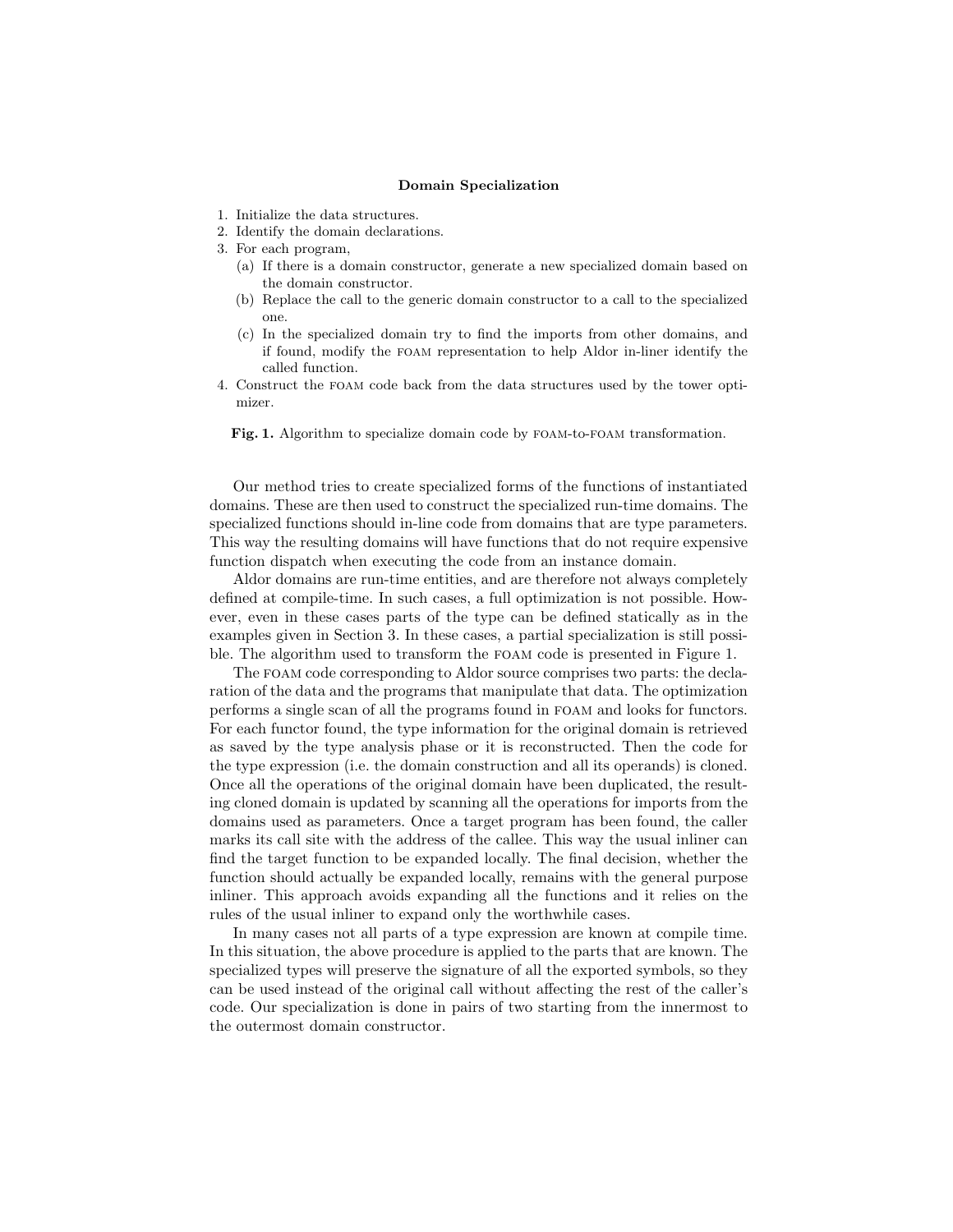Preliminary results, presented in [6], showed that most of the speedup is obtained by specializing the innermost domains. For example, in case of a deeply nested type Dom4(Dom3(Dom2(Dom1))), most of the speedup is obtained by specializing  $Dom2(Dom1)$ . On the other hand, specializing  $Dom4(Dom3(X))$  will not produce as significant a speedup.

This optimization is restricted to those cases where the type is fully or partly known at compile time. For those types that are completely dynamically constructed at run-time, as is the case with some functions able to generate new types at run-time, this transformation is not applicable and a dynamic optimizer must be used.

## 5 Data Specialization

Another important optimization that can be performed on opaque domains is data representation specialization. We have found this can have a very significant performance impact. We see this already in other environments: Even though parametric polymorphism has been introduced to Java and C#, their performance is still not as good as specialized code. We now describe our data specialization and how we measured the performance improvement.

While trying to measure the performance, we searched for benchmarks to measure generic code performance. We found only Stepanov's abstraction "penalty" benchmark [9], which is rather simple. To obtain meaningful measurements we transformed a well-known benchmark for scientific computing (SciMark) to use generic code (SciGMark) [7]. While constructing SciGMark we experimented with different types of specializations and discovered that most of the speedup between the hand specialized code and generic code was achieved when the data representation was changed from heap allocated to stack allocated structures.

In the process of implementing SciGMark, we noticed that a considerable speedup was obtained from data representation specialization. This transformation is possible if the data representation is private, because access to data is always through accessor functions. This way there is no risk of access to data through aliases. This is indeed the case with the representation of Aldor domains.

The Aldor compiler already offers an optimization for data structure elimination, which tries to flatten records, eventually moving heap allocation to the stack or registers if the objects do not escape local scope. A similar escape analysis for Java was presented by Choi [8]. Our proposed specialization goes a step further by eliminating data structures not only in each function, but also across operations that belong to a specialized domain.

The idea behind this optimization is to incorporate the data structure associated with the inner domain into the data structure of the outer domain. Since the data representation is private to the domain, this change will be invisible to its clients. The passing or conversion of data will be handled automatically by the operations of the transformed domain. The rest of the program can remain unchanged.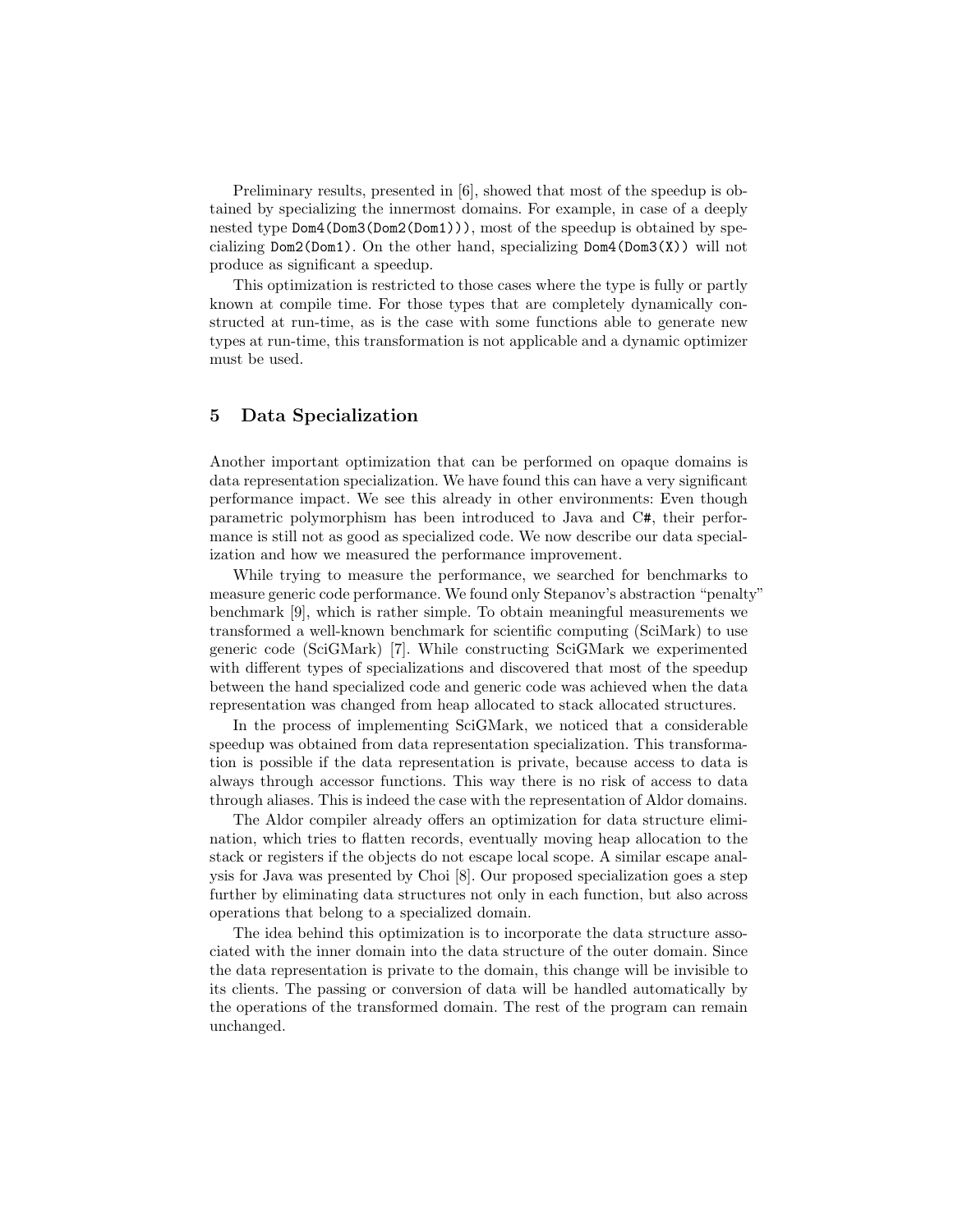

Fig. 2. Data rep. for polynomial with complex coefficients (before specialization.)

| sz $1 \text{ re} \pm \text{im}$<br>l re<br><br>ے ت |  |  |
|----------------------------------------------------|--|--|
|----------------------------------------------------|--|--|

Fig. 3. Data rep. for polynomial with complex coefficients (after specialization.)

To illustrate how this works, we use a simple polynomial multiplication as example. One usual representation of a polynomial, using a dense representation, is as an array of coefficients values. A generic polynomial type constructor can accept different algebraic types for the coefficients. Suppose we use a complex number type as coefficients. In the same way, the complex type constructor can be generic, accepting a type for the real and imaginary parts. Suppose we take these to be integers. This is created in Aldor using Poly(Complex(Integer)) and the data representation is an array similar to Figure 2. If the polynomial is specialized for such complex numbers, the resulting representation can be seen in Figure 3. This new representation has a much better memory locality, eliminates some indirections and more importantly, it eliminates the need to allocate and manage heap objects.

To illustrate how data representation specialization works, we created a small example that multiplies two polynomials that use a dense representation for the coefficients.

The implementation of Ring category and the Complex domain can be seen in Figure 4. The Ring category declares a type that has operations such as addition, multiplication, the ability to construct a neutral element and to print on screen. The Complex domain is an example of a domain that implements a Ring type, by providing implementations for all the operations declared in Ring.

In Figure 4, the Complex domain is not a parametric domain. In this case, the data representation used for the real and imaginary part is the domain MachineInteger. We take this simple approach for this example, because we shall perform the code and data specialization by hand, without any help from an automatic system. In this case the type of Complex is a Ring extended with some extra operations like complex, real and imag. The identifier % (percent) is the local name of the domain itself, The two macros per and rep are used to convert between the % type (the abstract type) and the Rep type (the internal representation). The rest of the code is self explanatory, and the implementation of the operations is a straight forward implementation of the definition of addition and multiplication for complex numbers.

The Aldor code for the corresponding Poly domain can be seen in Figure 5. Again, the Poly domain is a sub-type of Ring, by augmenting the Ring type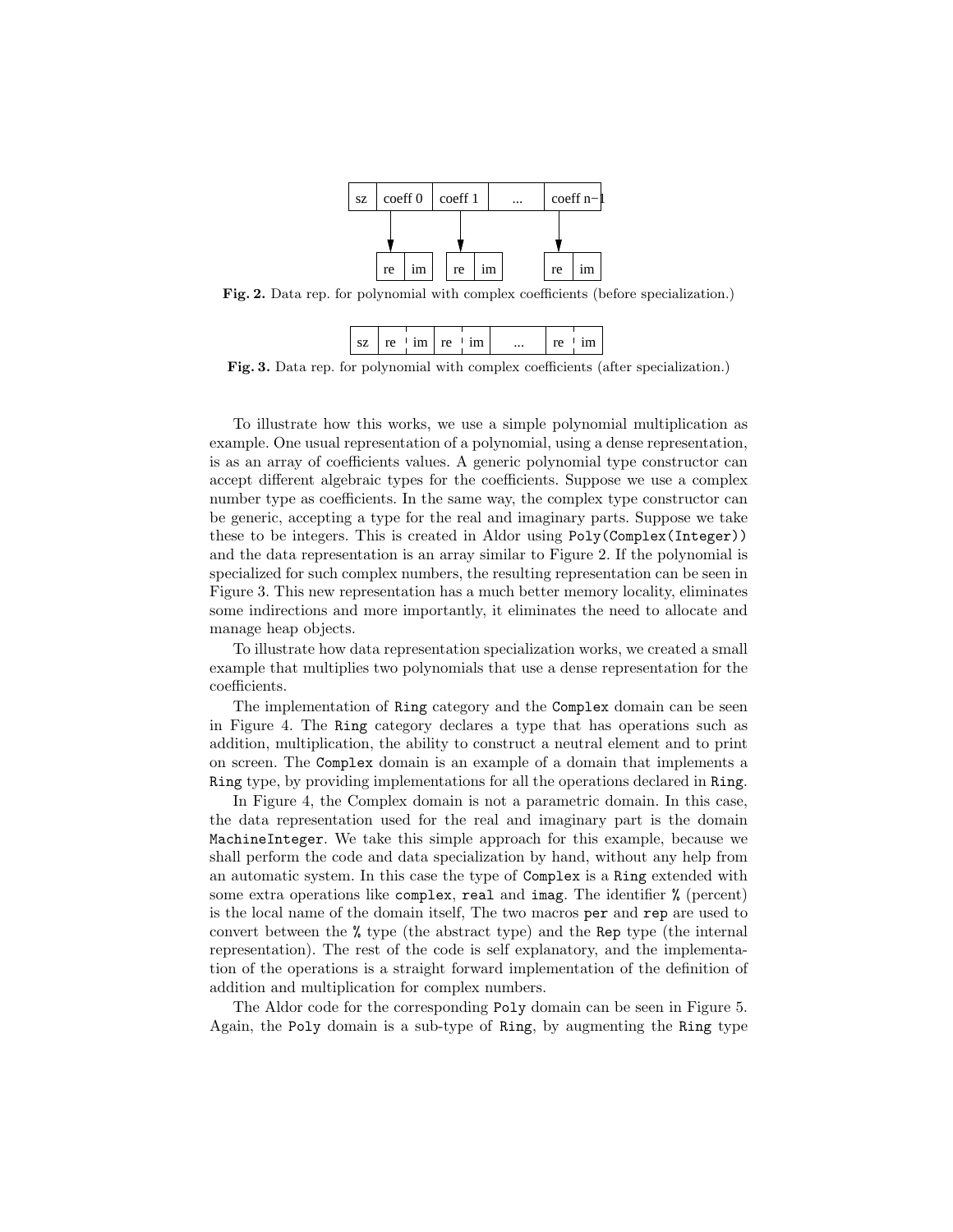```
Ring: Category == with {
    +: (\% , \% ) \rightarrow \% ;*: (\%, \%) \rightarrow \%;0: %;<<: (TextWriter, %) -> TextWriter;
}
MI ==> MachineInteger;
Complex: Ring with { complex: (MI, MI) \rightarrow %; real: % -> MI; imag: % -> MI }
= add \inRep == Record(re: MI, im: MI);import from Rep;
    complex(r: MI, i: MI): \% == per [r, i];
    real(t: \frac{9}{2}): MI == rep(t).re;
    imag(t: %): M = rep(t).im;0: % == complex(0, 0);(a: %) + (b: %): % == \text{complex}(\text{rep}(a).\text{re+rep}(b).\text{re}, \text{rep}(a).\text{im+rep}(b).\text{im});
    (a: %) * (b: %) : % == {ra := rep.a; rb := rep.b;r := ra.re*rb.re-ra.in*rb.in; i := ra.re*rb.in+ra.in*rb.re;complex(r, i);}
    (w: TextWriter) << (t: %): TextWriter == w \ll \text{rep.t.re} \ll 1 + i * w \ll \text{rep.t.im}}
```
Fig. 4. Implementation of a simplified complex domain.

with an operation to construct the object. This time the domain is parametric, requiring the type of the coefficients of the polynomial. The internal representation, given by Rep, is an  $Array(C)$ . Here, Array is another parametric domain that implements the generic collection similar to arrays in other programming languages. For brevity, we show here only the implementation of the addition between two polynomials, the multiplication and the display functions are similar. The Aldor compiler uses type inference to fill the type information when it is not provided. However, in some cases a disambiguating operator must be used, for example when we specified that i gets the value 0 (0@MI) from MachineInteger rather than the one from C or the zero provided by %.

An example of usage of the polynomial operations can be seen in Figure 6. The domain constructor creates two polynomials with all coefficients 0, of degree 9999 and then in multiplies them.

For the specialized version, the generic type C will be replaced with Complex, according to the instantiation given on the first line of Figure 6. The specialized implementation can be seen in Figure 7. One can note that parametric Poly domain has become Poly\_Complex, the internal representation has changed to TrailingArray, and Cross is used instead of the Record for complex numbers. In Aldor, Record is a reference type and Cross is not, so we perform all data movement locally, without heap allocation. TrailingArray is another data type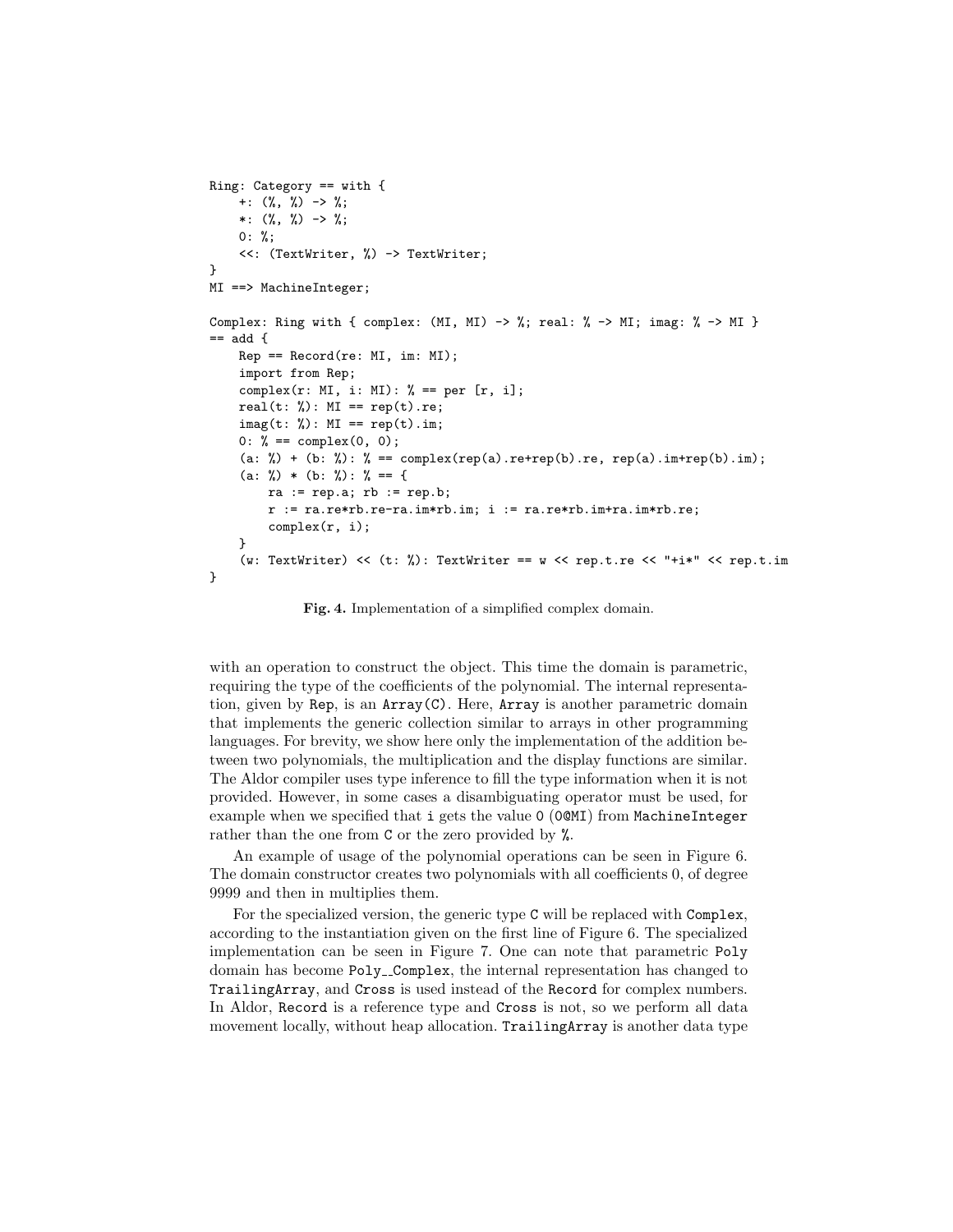```
Poly(C: Ring): Ring with { poly: Array(C) \rightarrow % } == add {
    Rep == Array(C);import from Rep;
    import from C;
    poly(size: MachineInteger): % == {
        res: Array(C) := new(size);
        i:=0@MI;
        while i < size repeat { res.i := 00C; i := i + 1; }
        per res;
    }
    (a: %) + (b: %): % = {c: Array(C) := new(#rep(a));i := 0@MI;
        while i \leq #rep(a) repeat { c.i := rep(a).i + rep(b).i; i := i + 1; }
        per c;
    }
    0: % == poly(1);...
}
```
Fig. 5. Implementation of a simplified generic polynomial type constructor.

```
import from Poly(Complex);
sz == 10000; a := poly(sz); b := poly(sz); d := a * b;
```
Fig. 6. Polynomial multiplication.

supported at the foam level. It models a record possibly with a fixed set of leading fields, followed by a set of fields that repeats any desired number of times. This can be used to convert an array of pointers to records to a single structure removing the indirections. The specialized case is presented in Figure 7. It uses both data specialization and code specialization specializations. The code specialization is done by creating a new domain Poly\_Complex, copying the operations from Complex into Poly\_Complex, and finally inlining the code of complex addition and multiplication into polynomial addition and multiplication.

Data specialization can not be performed in all the cases. If the size of one of the fields is not known it is not possible to inline the data. In some cases, it might be possible to rearrange the field order to keep the variable size structure at the end, but this would still not help once expanded in the outer domain.

The data specialization optimization is still a work in progress, but we have seen that we it is possible to obtain some significant improvements as a result of application of this optimization on top of code specialization optimization that is already implemented.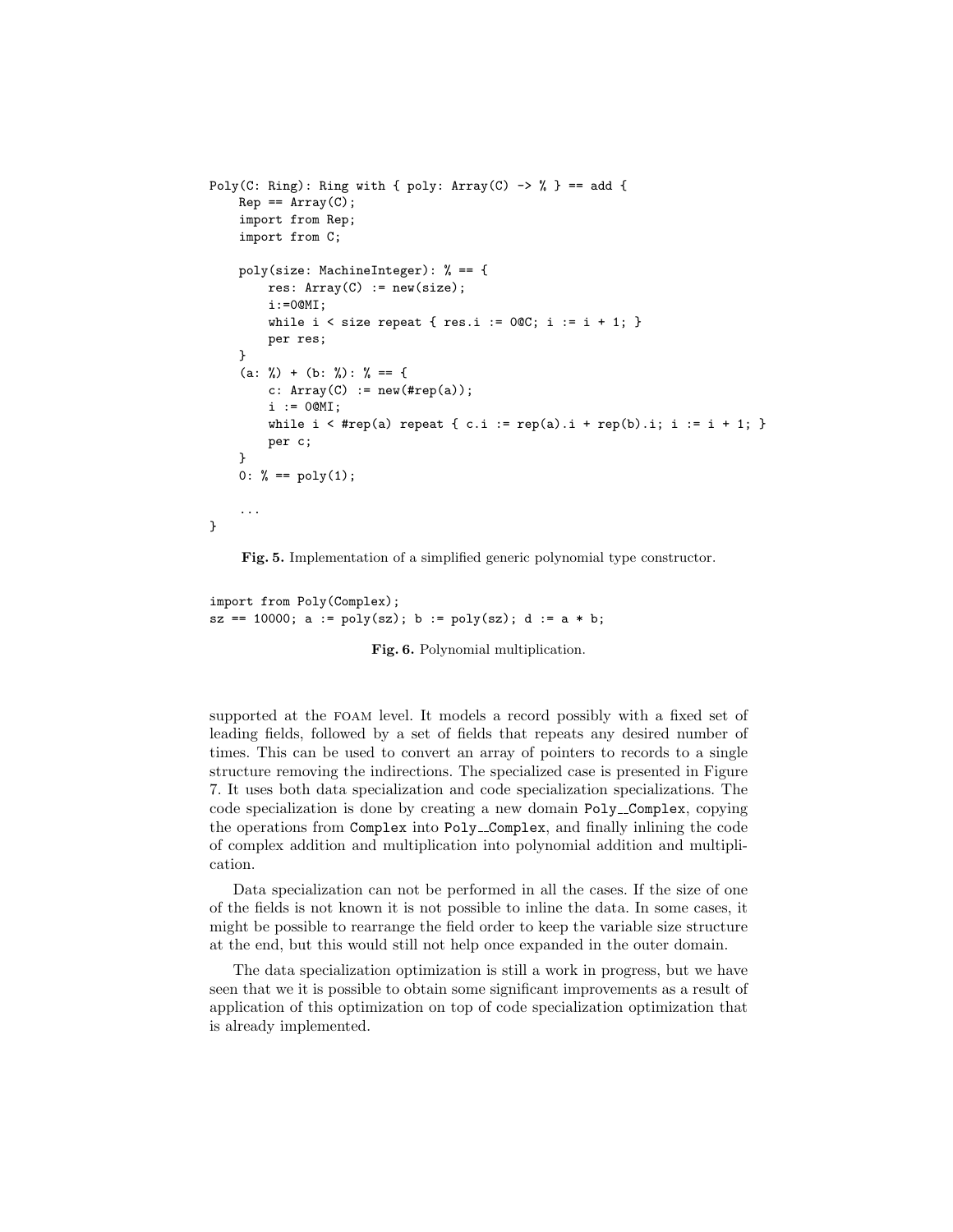```
Poly__Complex: Ring with { poly: MI \rightarrow % } == add {
   T = Cross(re: MI, im: MI);Rep == TrailingArray(MI, (MI, MI));
   import from Rep;
   import from T;
   poly(size: MI): % == {i:MI := 1:
       res: TrailingArray(s:MI,(re:MI,im:MI)) := [size, size, (0,0)];
       while i \leq size repeat { res(i, re) := 0; res(i, im) := 0; i := i + 1; }
       per res;
   }
    (a: %) + (b: %) : % == {local ra: TrailingArray(s:MI,(re:MI,im:MI)) := rep(a);
       local rb: TrailingArray(s:MI,(re:MI,im:MI)) := rep(b);
       res: TrailingArray((s:MI),(re:MI,im:MI)) := [ra.s, ra.s, (0,0)];
       i:MI := 1;while i \leq ra.s repeat {
           a1 := (ra(i, re), rb(i, re)); b1 := (ra(i, im), rb(i, im));aa: Cross(MI, MI) := a1; bb: Cross(MI, MI) := b1;(ar, ai) := aa; (br, bi) := bb;
           res(i, re) := ar+br; res(i, im) := ai+bi;i := i + 1;}
       return per res;
   }
   0: % == poly(1);-- Brought from Complex
   local complex(r: MI, i: MI): T == (r, i);local a_C(C(a: T, b: T): T == {aa: Cross(MI, MI) := a; bb: Cross(MI, MI) := b;
        (ar, ai) := aa; (br, bi) := bb;complex(ar+br, ai+bi);
   }
    ...
}
```
Fig. 7. Specialized polynomial representation.

## 6 Results

We modified the Aldor compiler to perform the specialization of domain constructors and exported operations, as described. Table 1 presents the results of testing this optimization. The results vary from one to several times better. Tests one to three are only of depth one, and one can see there is no speedup between the regular Aldor optimizer and our proposed optimization. Tests four to seven use deeply nested types made out of domains that contain simple functions. In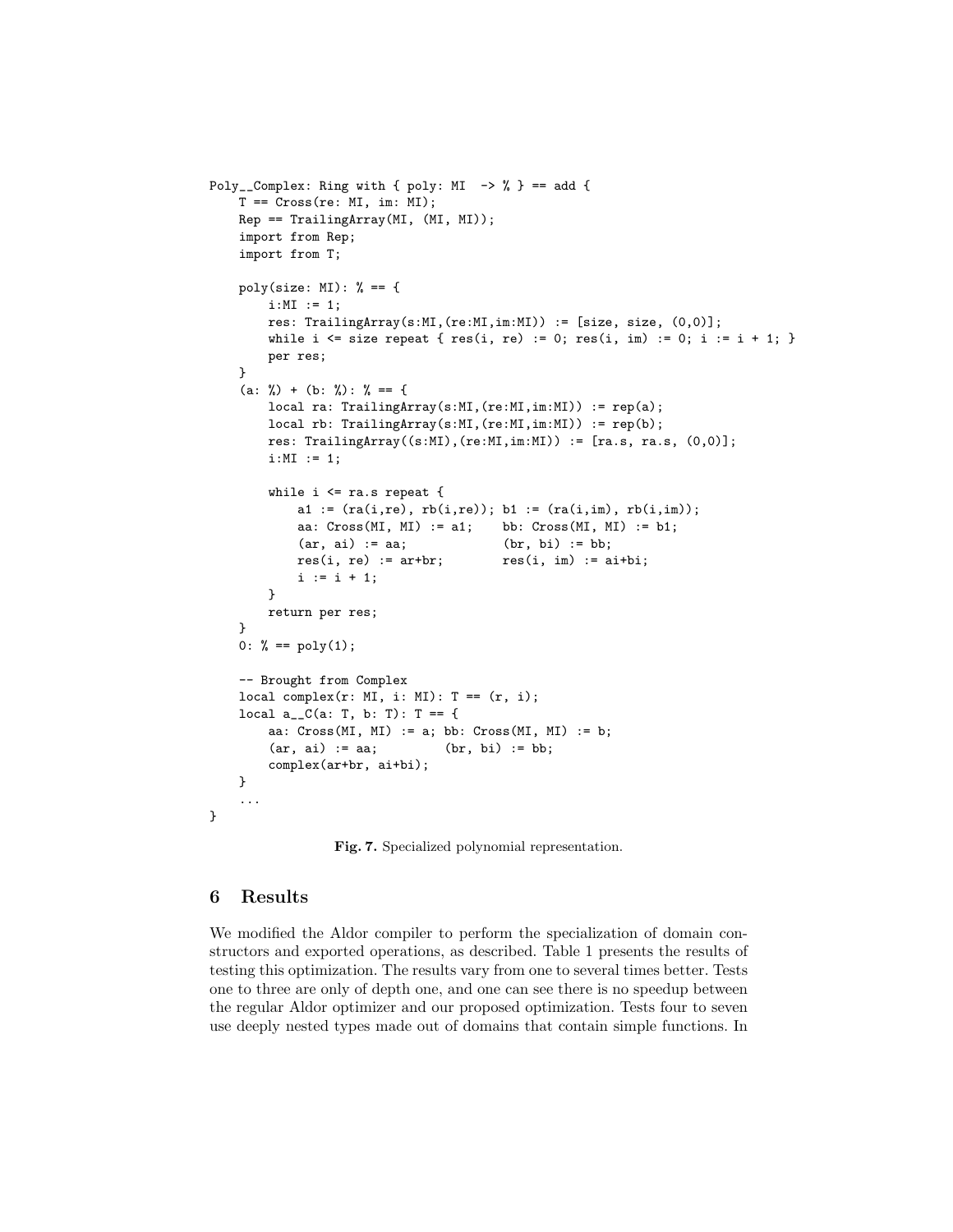| Test              |         | Original Optimized Ratio |          |
|-------------------|---------|--------------------------|----------|
|                   | Time(s) | Time(s)                  |          |
| Test1             | 87.13   | 86.24                    | 1.01     |
| Test2             | 35.66   | 35.55                    | 1.00     |
| Test3             | 35.27   | 35.27                    | 1.00     |
| Test4             | 37.71   | 0.17                     | $\infty$ |
| Test <sub>5</sub> | 157.78  | 151.69                   | 1.04     |
| Test <sub>6</sub> | 6.32    | 0.02                     | $\infty$ |
| Test7             | 12.92   | 1.54                     | 8.39     |

Table 1. Speedup obtained by automatically specializing the domains.

| Test      |        | Original Optimized Ratio |       |
|-----------|--------|--------------------------|-------|
| Time(s)   | 119.19 | 7.98                     | 14.94 |
| Space(MB) | 79.6   | 3.6                      | 22.11 |

Table 2. Time and run-time memory improvement after hand specialization of polynomial multiplication.

test number four, the difference is big because the regular optimizer does not optimize at all and only our optimization is used. In test five, a simple tower type is used and thus is also optimized by the regular optimizer of the Aldor compiler, but there is still a 4% increase in speedup. Tests six and seven construct the same deeply nested types as in four and five, but they are not fully defined in one place, rather they are constructed in segments. The improvements for tests four and six are too large to measure. These are places were the regular optimizer was unable to optimize. The code specialization optimization does not modify the data representation therefore Table 1 does not mention memory usage.

The tests presented in Table 1 are simple functions that take full advantage of the inline expansion optimization. The next step is to see how this optimization performs on larger functions. An example of the application of this optimization together with the data specialization optimization can be seen in Figure 7.

The results of the specialization applied to the polynomial multiplication problem can be seen in Table 2. For the data representation optimization the creation of objects (mostly temporary objects resulted from arithmetic operations) on the heap is replaced by stack allocated objects and this should produce a decrease in memory usage.

All these tests were performed using Aldor compiler version 1.0.3. The backend C compiler used by the Aldor compiler was gcc 4.1.1. The CPU was a Pentium 4 3.2 GHz with 1MB cache and 2GB RAM. The actual hardware specification is not very important since we are only interested in relative values presented in the ratio columns.